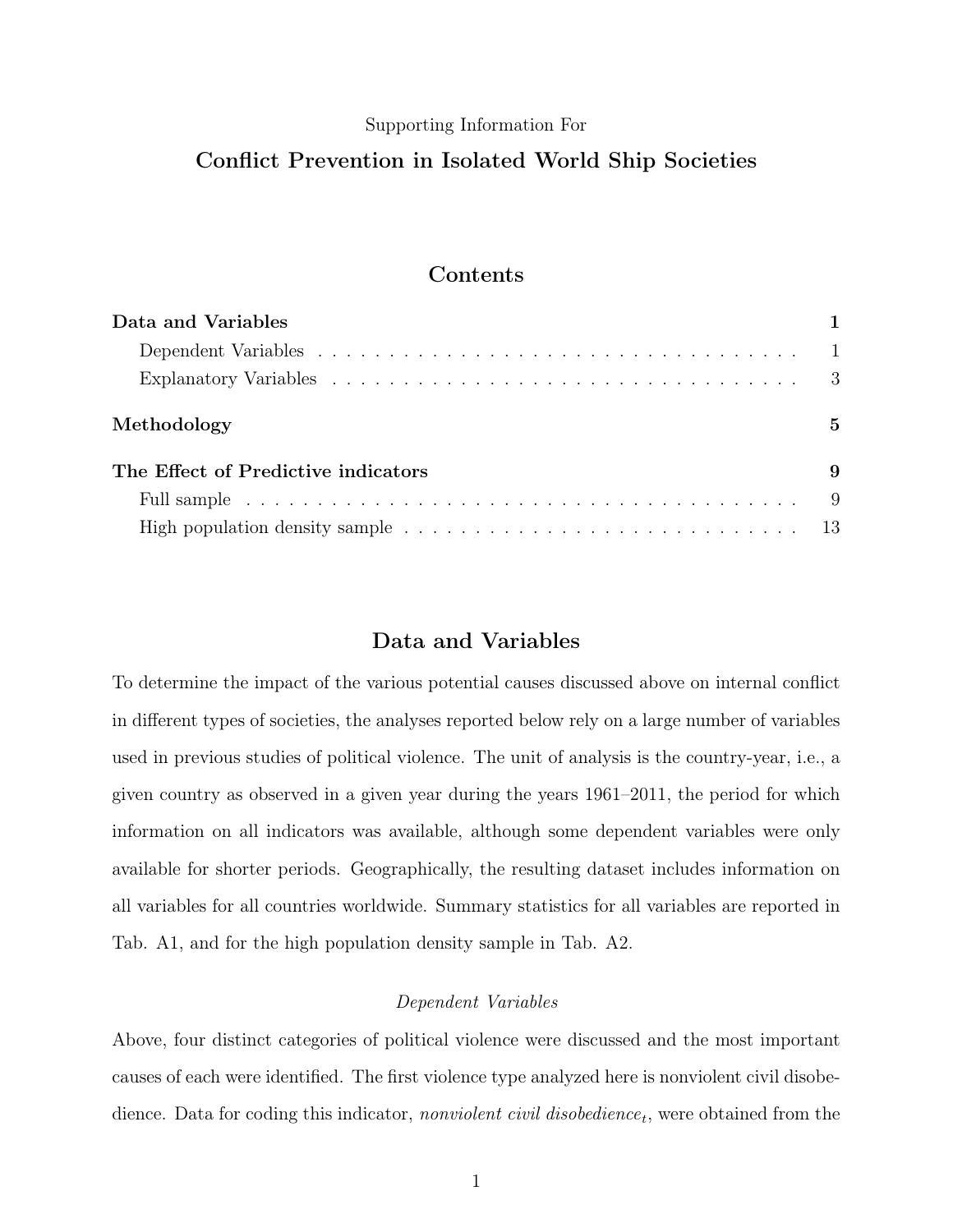Nonviolent and Violent Campaigns and Outcomes (NAVCO) V 2.0 Data Project [1]. This dataset includes information on both primarily violent and primarily nonviolent campaigns occurring at the annual country level. This variable is coded as one for any country-year that experienced a civil disobedience campaign and zero otherwise. It is available for the years 1961–2006.

Data for the second indicator, *coups d'état<sub>t</sub>*, were obtained from the Global Instances of Coups from 1950–Present dataset Powell and Thyne [2]. The compilers of this dataset define a coup d'état as an "overt attempts by the military or other elites within the state apparatus to unseat the sitting head of state using unconstitutional means" [2], even if no casualties were reported. This indicator is coded as one for any country-year that experienced at least one coup d'état attempt – even if it were unsuccessful – and zero otherwise. It is available for the years 1961–2011.

Information on the third dependent variable, mass  $killing_t$ , was obtained from the "Assessing Risks of State-Sponsored Mass Killing" report [3] for the Political Instability Task Force (PITF). The authors define "mass killing" as a campaign that involves at least  $1,000$ civilian – i.e., noncombatant – casualties, with the last recorded year is defined as the first in a sequence of three during which the number of deaths fell below 100 for three years. This indicator is coded as one for any country-year that experienced at least one mass killing campaign and zero otherwise. It is available for the years 1961–2008.

Data to code the final dependent variable, *civil war<sub>t</sub>*, were obtained from the UCDP/PRIO Armed Conflict Dataset V 17.1 [4, 5]. Unlike other datasets, which frequently rely on a threshold of 1,000 or more combatant casualties to define a war, the compilers of the UCDP/PRIO Armed Conflict Dataset rely on a lower threshold of 25 or more combatant casualties per year to identify armed conflict. Considering that the relative size of a world ship, even according to the highest estimates, will be around 250,000 people [6], a threshold of 25 combatant deaths is more relevant in this particular context compared with higher thresholds. Accordingly, this indicator is coded as one for any country-year that experienced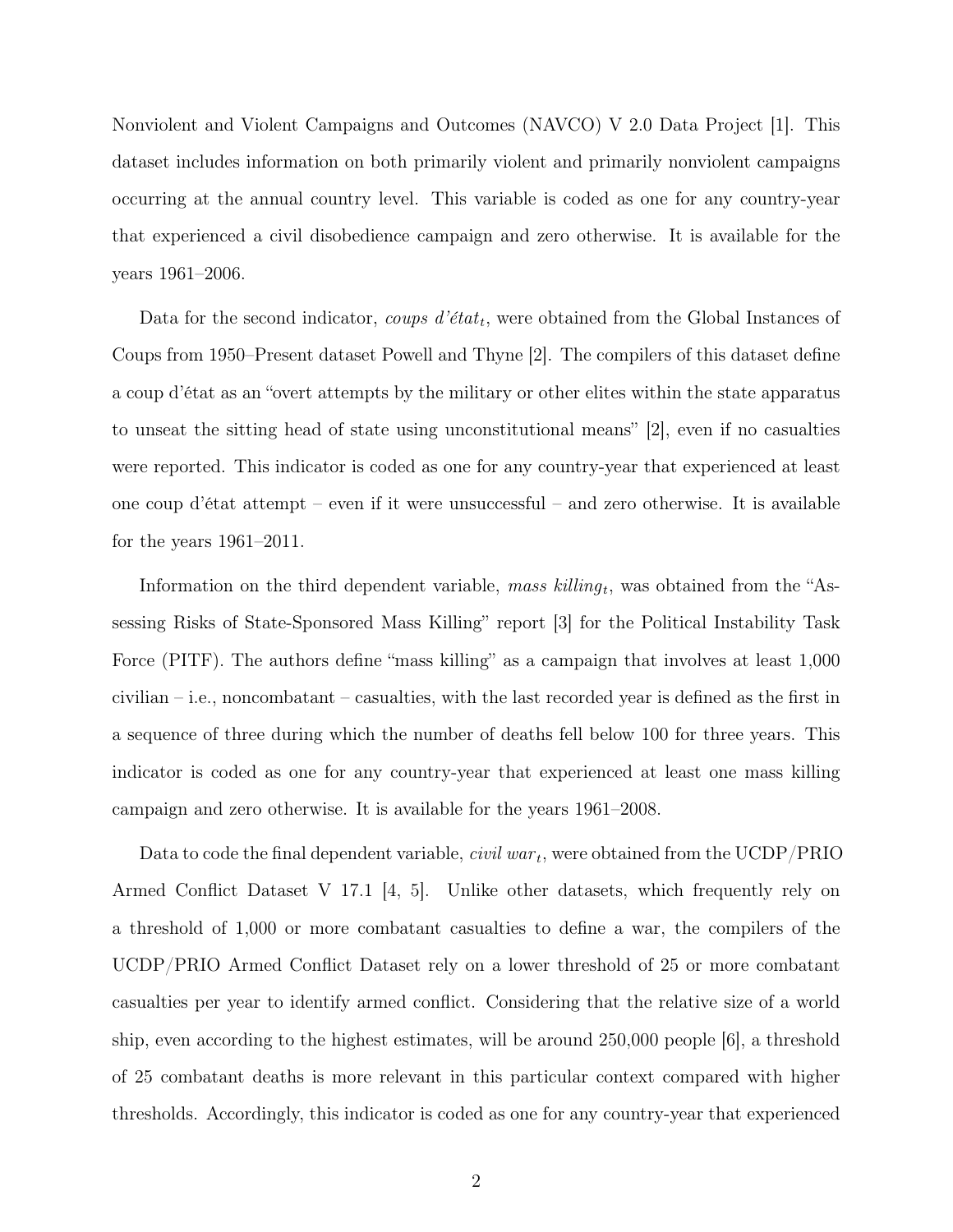at least one civil war with 25 or more combatant casualties and zero otherwise. It is available for the years 1961–2011.

#### Explanatory Variables

The first set of explanations emphasizes the role of ongoing violence in generating conflict. Including such factors in the models is important given that violence frequently breeds more violence. Mass killing and coups d'état, for instance, frequently occur during an ongoing civil war [7]. Accordingly, a proxy indicator measuring the existence of an ongoing civil conflict was included in the model. This indicator – *civil war*  $t$  – is coded as an armed conflict involving at least 25 combatant casualties and obtained from the UCDP/PRIO Armed Conflict Dataset [4, 5]. A second indicator accounting for the effect of ongoing violence on conflict is the one year lag of the dependent variable of interest,  $DV_{t-1}$ , which measures whether the dependent variable of interest had a value of one (i.e., occurred) or not in a given country the previous year.

The second set of explanations relates to particular socioeconomic and political conditions that make a country more likely to experience conflict. The first indicator in this category measures a country's annual level of political openness and is used to account for the argument that autocratic and quasi-democratic regimes are more prone to conflict. This indicator,  $Poly2_t$ , was obtained from the Polity IV dataset coded by Marshall et al. [8]. The second indicator in this category is a measure of population in a given country during a given year, *population*<sub>t</sub>. This indicator accounts for the possibility that violence is more likely to arise and be recorded in more populated countries and was obtained from the Expanded Trade and GDP dataset [9]. Finally, research frequently associates gross domestic product (GDP) per capita – as a proxy and state capacity and development – with civil war [10]. Therefore, the indicator  $GDP$  pc<sub>t</sub>, a measure of GDP per capita in a given country during a given year was additionally included in the models [9].

The third set of explanations emphasizes the ability of military organizations to support their troops. These explanations associate violence with weaker military capacity. The first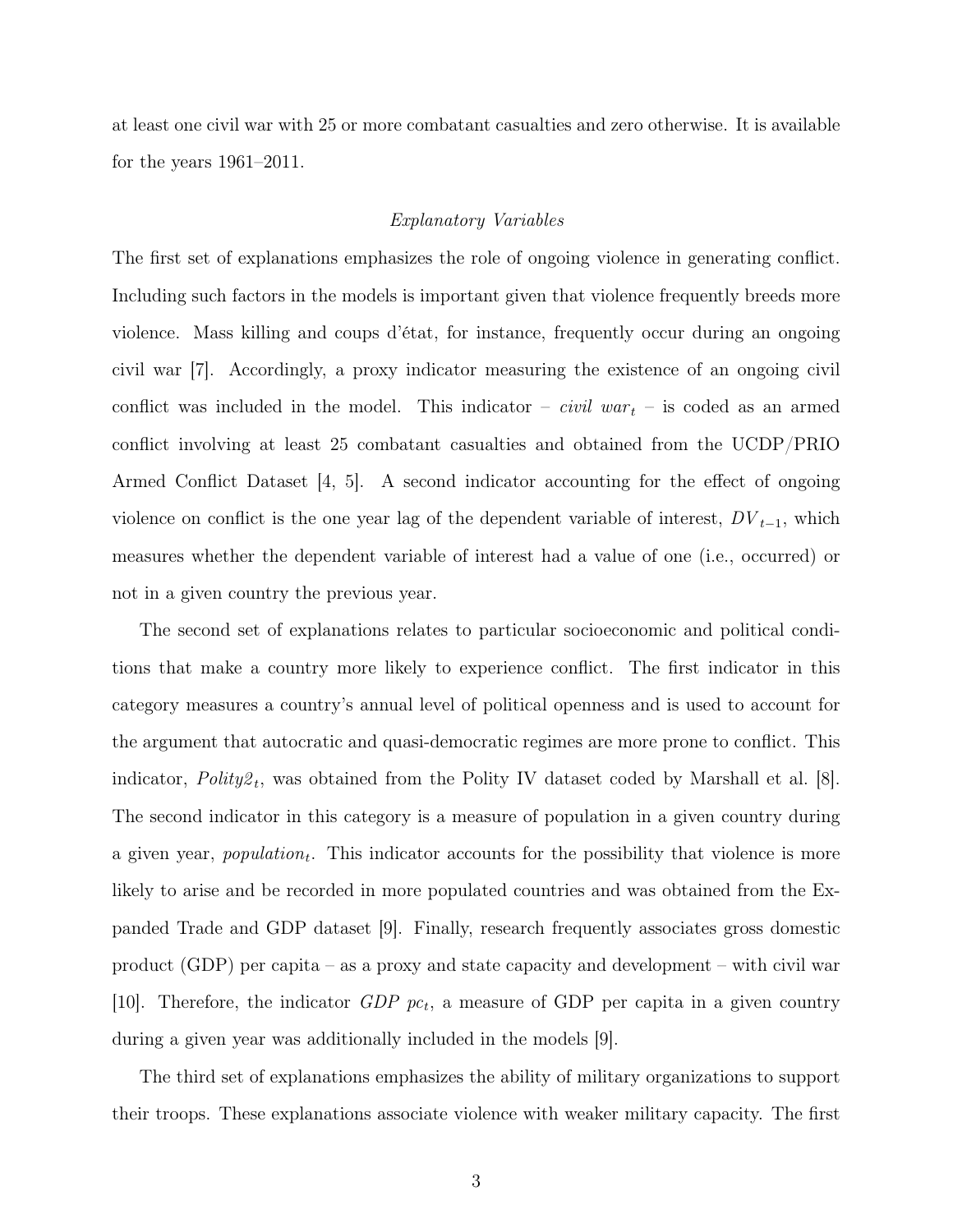proxy in this category, country area, accounts for a given country's geographic area, under the assumption that logistic support will be harder to achieve in larger countries. Because this variable is constant, i.e., does not vary over time, the notation  $t$  was suppressed. The second indicator, *military*  $exp_{\cdot t}$ , denotes the amount (in thousand U.S. Dollars) a given state spent on its military forces during a given year and was obtained from the National Material Capabilities (v5.0) dataset coded by the Correlates of War project [11].

A fourth set of explanations argues that profitable natural resources such as oil or diamonds are strong drivers of violent conflict. The first two proxies in this category, *oil prices* and gas prices<sub>t</sub>, are two indicators measuring annual oil and gas prices per barrel (in USD) in a given country, respectively, obtained from the Oil and Gas Data, 1932-2014 dataset [12]. A third indicator,  $iron/steel_t$ , measures the annual levels of given country's total iron and steel production (in thousands of tons). Like *military*  $exp_{\cdot t}$ , data on this variable were obtained from the National Material Capabilities (v5.0) dataset.

Another argument that has gained support in recent years associates climatic variability and natural disasters with political violence [13]. Although earthly disasters will be unlikely on a world ship, in the models these variables substitute for the types of disasters that a world ship could experience – crop failures, mechanical failures, collisions with space objects, etc. To measure the exogenous effect of the unforeseeable disasters that might occur in outer space, an indicator denoting the total number of natural disasters in a given country during a given year, *natural disasters<sub>t</sub>*, was coded. This indicator, which covers all natural disasters – including all biological (e.g., locust), climatological (e.g., droughts), geological (e.g., earthquakes), hydrological (e.g., tsunamis) and meteorological (e.g., heat waves) events – occurring annually within each country, was obtained from EM-Dat International Disaster Database coded by the Centre for Research on the Epidemiology of Disasters – CRED [14].

A sixth set of conflict predictors relates to social and political cleavages. To account for the potential effect of such cleavages, two indicators, eth. fractionalization and rel. fractionalization, are used to account for the impact of ethnic and religious fractionalization,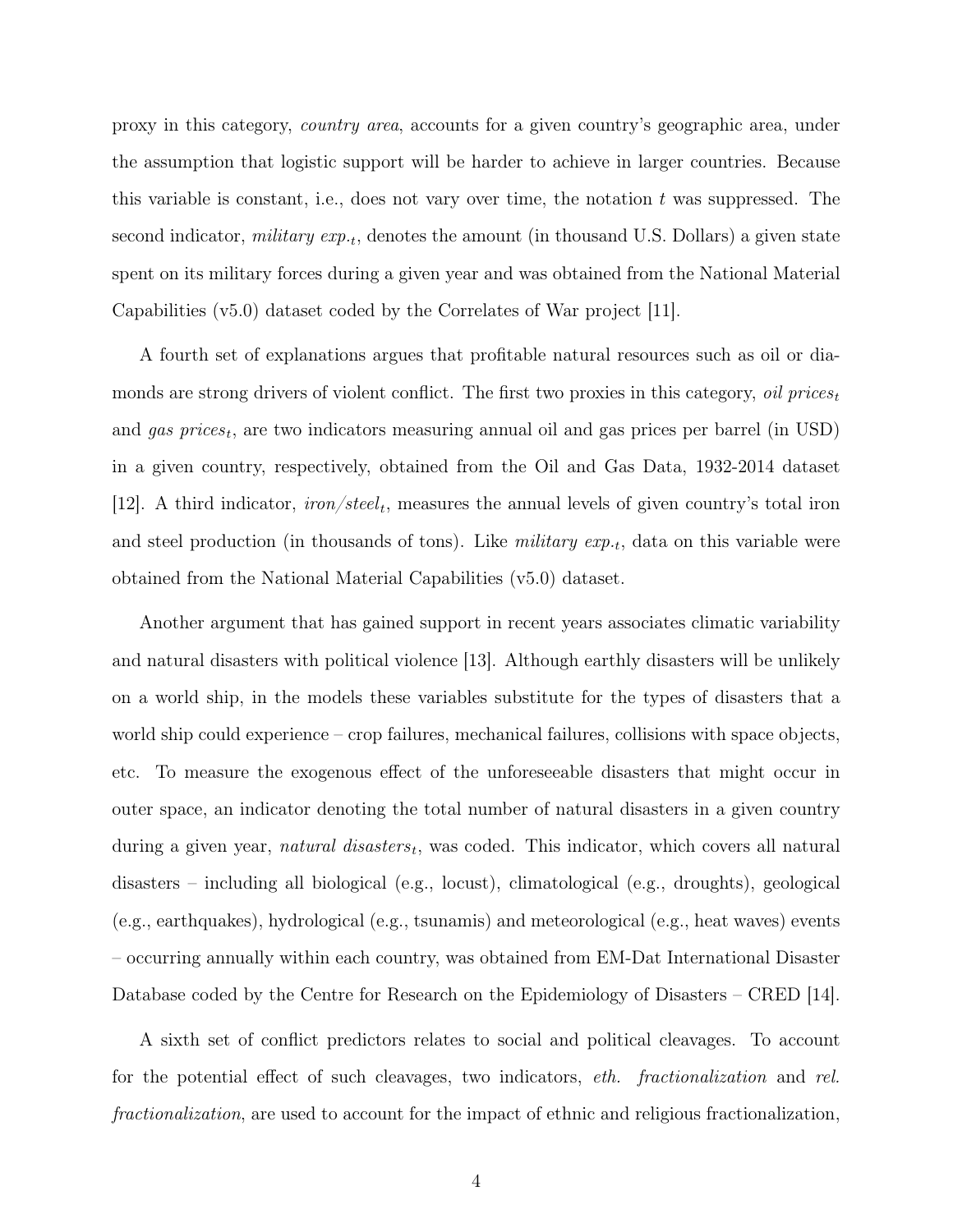respectively. The first index measures the number of individuals in a country that hail from different ethno-linguistic groups, combined with the share of the population that are from the largest ethnic group and the number of distinct languages spoken by groups Fearon and Laitin [10]. The second index measures the number of individual in a country that come from different religious groups Fearon and Laitin [10]. Both are constant for the period of analysis, although variations in the composition of cleavages within countries – if occurred – are likely to be relatively small.

Finally, recent research identified strong linkages between food production and food prices on the one hand and social conflict on the other [15, 16]. Two indicators were coded to account for how variations in domestic agricultural output from one year to the next affect the propensity of violent and nonviolent conflict within a given society. These indicators, *maize (kg pc)<sub>t</sub>* and *wheat (kg pc)<sub>t</sub>*, code the annual availability – in kilogram per capita – of maize and wheat, respectively, within a given country. Data for coding both indicators were obtained from the Food and Agricultural Organization of the United Nations [17].

In addition to these explanatory indicators, the predictive models reported below also account for temporal dependencies and potential time-related endogeneities unaccounted for by the  $DV_{t-1}$  measure. To do so, the linear time trend, which was given a value of one for the first year in the data (1961) with one being added to each consecutive year (e.g., a value of two for 1962, three for 1963 and so forth), is included in each model alongside its quadratic and cubic time polynomials to account for time trends in binary data [18].

## Methodology

Statistical inference is a useful tool for gauging associations between different factors that are unlikely to be random. However, the focus on statistically significant relationships alone strongly limits – and in fact may actually hinder – the predictive model's ability to generalize to out-of-sample situations, such as the future incidence of political violence [19]. Therefore,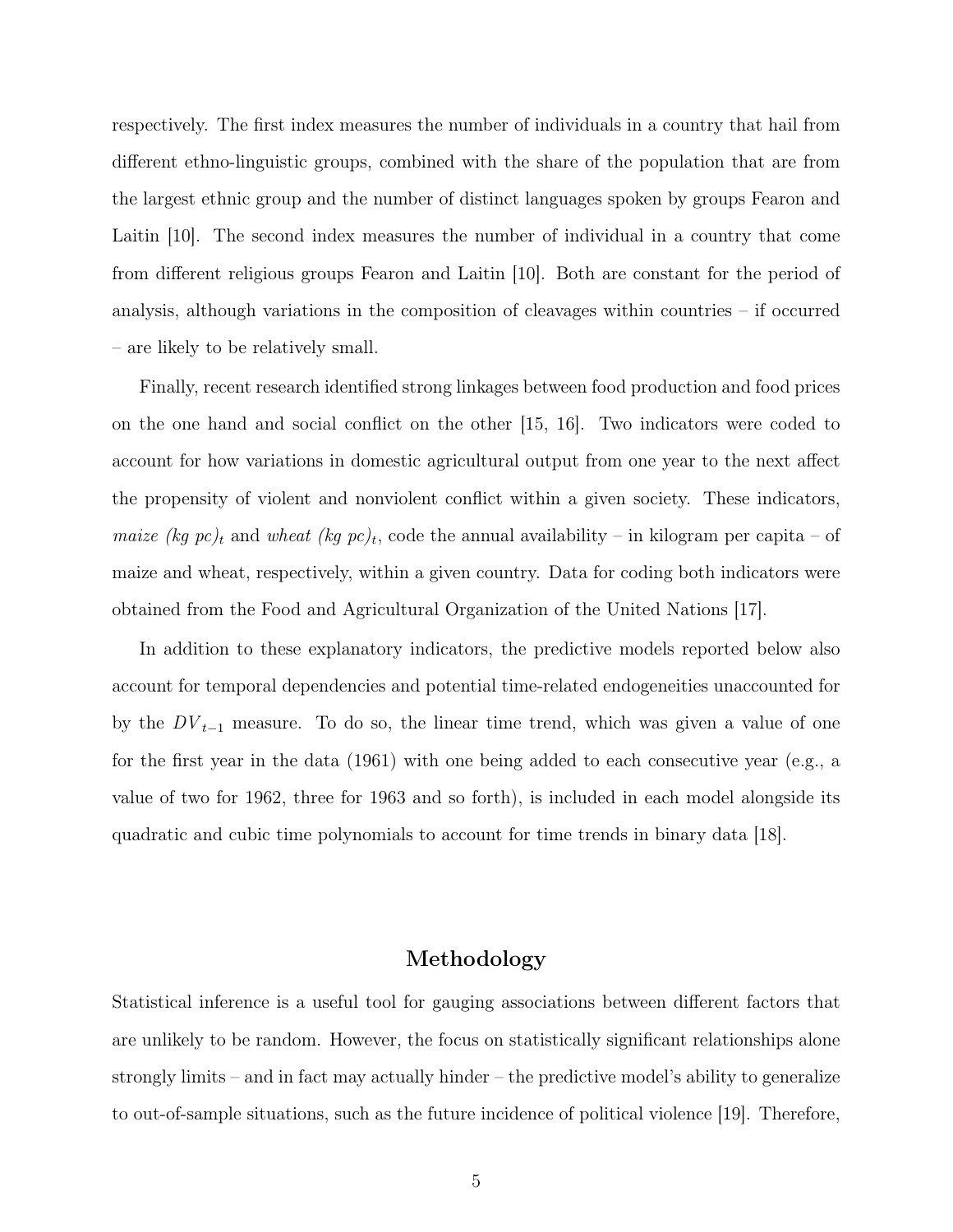|                                      | Minimum  | Median         | Mean   | Max    | SD     |
|--------------------------------------|----------|----------------|--------|--------|--------|
| Dependent variables                  |          |                |        |        |        |
| Nonviolent civil disobedience,       | $\Omega$ | $\Omega$       | 0.011  | 1      | 0.103  |
| Coups $d$ 'état <sub>t</sub>         | 0        | 0              | 0.042  | 1      | 0.201  |
| Mass killing $_t$                    | 0        | 0              | 0.012  | 1      | 0.109  |
| $Civil war_t$                        | $\theta$ | $\overline{0}$ | 0.017  | 1      | 0.130  |
| Explanatory variables                |          |                |        |        |        |
| $Polity2_t$                          | $-10$    | $\theta$       | 0.506  | 10     | 7.472  |
| $Population_t$ <sup>1</sup>          | 4.701    | 8.932          | 8.883  | 14.096 | 1.670  |
| $GDP~pc_t^{-1}$                      | 4.897    | 8.258          | 8.327  | 13.357 | 1.238  |
| Country $area1$                      | 5.707    | 12.335         | 12.056 | 16.707 | 2.040  |
| Military $exp._{t}$ <sup>1</sup>     | $\theta$ | 19.249         | 18.991 | 27.265 | 3.740  |
| $Oil\ prices_t$                      | 7.879    | 24.955         | 32.659 | 85.171 | 21.015 |
| $Gas\ prices_t$                      | 2.087    | 3.151          | 3.810  | 9.009  | 1.563  |
| $\mathit{Iron}/\mathit{steel}_t{}^1$ | $\theta$ | $\theta$       | 6.759  | 20.343 | 7.169  |
| $Natural\; disastrous_t$             | $\theta$ | 1              | 1.490  | 38     | 3.031  |
| Eth. fractionalization               | 0.001    | 0.373          | 0.406  | 0.925  | 0.284  |
| Rel. fractionalization               | $\theta$ | 0.375          | 0.379  | 0.783  | 0.218  |
| Maize (kg $pc)_t$ <sup>1</sup>       | $\Omega$ | 2.000          | 1.989  | 5.184  | 1.515  |
| Wheat (kg $pc)_t$ <sup>1</sup>       | $\theta$ | 3.816          | 3.354  | 5.467  | 1.550  |
| 1<br>natural log                     |          |                |        |        |        |

Table A1: Summary Statistics of All Variables – Full Sample

Table A2: Summary Statistics of All Variables – High Population Density Sample

| $\overline{0}$<br>0<br>$\theta$<br>$\overline{0}$<br>77<br>$-10$<br>4.701<br>9.157<br>5.100<br>8.713 | 0.016<br>0.024<br>0.012<br>0.016<br>3.285<br>9.181<br>8.631 | 1<br>1<br>1<br>1<br>10<br>14.096<br>11.405 | 0.124<br>0.151<br>0.110<br>0.124<br>7.400<br>2.048<br>1.292 |
|------------------------------------------------------------------------------------------------------|-------------------------------------------------------------|--------------------------------------------|-------------------------------------------------------------|
|                                                                                                      |                                                             |                                            |                                                             |
|                                                                                                      |                                                             |                                            |                                                             |
|                                                                                                      |                                                             |                                            |                                                             |
|                                                                                                      |                                                             |                                            |                                                             |
|                                                                                                      |                                                             |                                            |                                                             |
|                                                                                                      |                                                             |                                            |                                                             |
|                                                                                                      |                                                             |                                            |                                                             |
|                                                                                                      |                                                             |                                            |                                                             |
|                                                                                                      |                                                             |                                            |                                                             |
| 5.707<br>10.656                                                                                      | 10.614                                                      | 14.957                                     | 2.349                                                       |
| 20.227                                                                                               | 19.801                                                      | 27.265                                     | 3.522                                                       |
| 7.879<br>24.955                                                                                      | 32.375                                                      | 85.171                                     | 20.952                                                      |
| 2.087<br>3.125                                                                                       | 3.796                                                       | 9.009                                      | 1.555                                                       |
| 12.612                                                                                               | 9.021                                                       | 20.343                                     | 7.396                                                       |
| 1                                                                                                    | 2.368                                                       | 38                                         | 4.888                                                       |
|                                                                                                      | 0.271                                                       | 0.887                                      | 0.261                                                       |
|                                                                                                      | 0.410                                                       | 0.773                                      | 0.205                                                       |
|                                                                                                      | 1.679                                                       | 4.739                                      | 1.260                                                       |
|                                                                                                      | 3.591                                                       | 5.375                                      | 1.504                                                       |
| $\theta$<br>$\Omega$<br>$\Omega$                                                                     | 0.001<br>0.039<br>$\theta$                                  | 0.166<br>0.476<br>1.687<br>4.195           | natural log                                                 |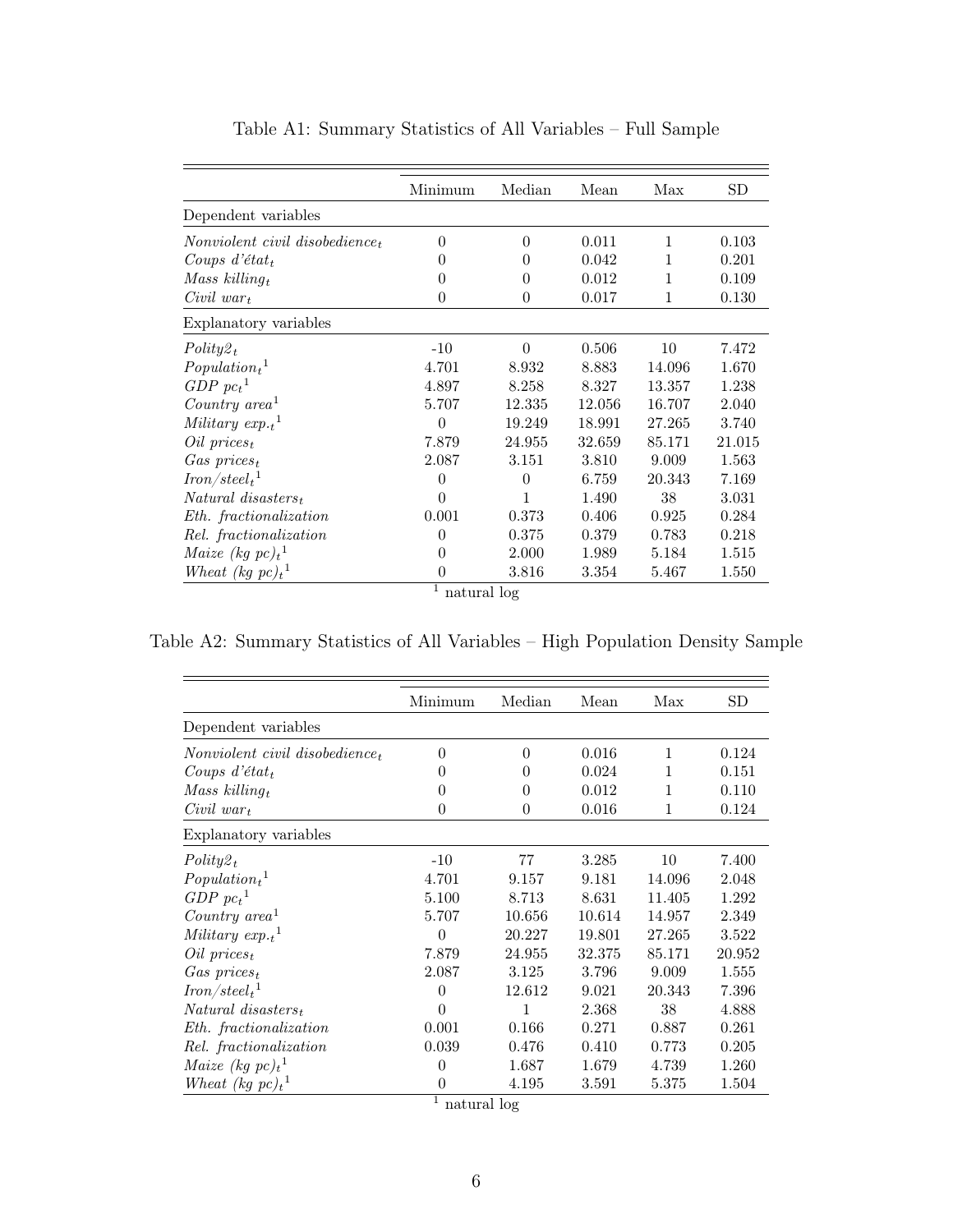the analyses reported below rely on receiver-operator characteristic (ROC) curves, a method designed to compare the predictive power of different models rather than evaluate the statistical significance of particular variables. Originally created to help training radio operators during the Second World War, ROC curves measure the ratio of true positives – i.e., events the model correctly predicts – to false negatives – or events the model fails to predict [20]. A model whose area under the ROC curve (AUC) is equal to one perfectly predicts every event. A model with an AUC of zero failed to successfully predict any of the events in the data. A completely random (i.e., "coin flip") model has an AUC of 0.5.

The advantage of the predictive approach is in leveraging a combined statistical-computational framework to overcome the limitations inherent to each method. As a result, the reliance on a combination of statistical analysis to create explanatory models of violence and then machine learning algorithms to predict future conflicts has been use by both government agencies and private organizations [21, 22]. Moreover, as used here, this combined methodology allows each model to identify the *substantive impact* of each variable within the context of the entire model and not just as a simple "all-else-equal" scenario where the model's dimensionality is reduced to one.

This analysis is done in several stages. First, for each dependent variable a set of logistic regression (i.e., logit) models designed to handle binary dependent variables is first estimated. The first model in each conflict type analysis includes all the indicators discussed above, while in each successive regression a different predictor is removed. The predicted probability of a non-zero event (e.g., whether civil war is likely to occur or not) is then calculated on outof-sample data using a process called k-fold cross-validation, where  $k=100$ . In this process, the country-year data are randomly divided into  $k=100$  segments. 99 of these segments are combined to create a "training set" used to (i) reestimate the model and (ii) generate a set of predicted probabilities of events. The 100th segment, or "test set," is then utilized to assess the ratio of true-to-false positives predicted by the model estimated on said training set. This process is repeated 100 times (once for each data segment) and the resulting estimates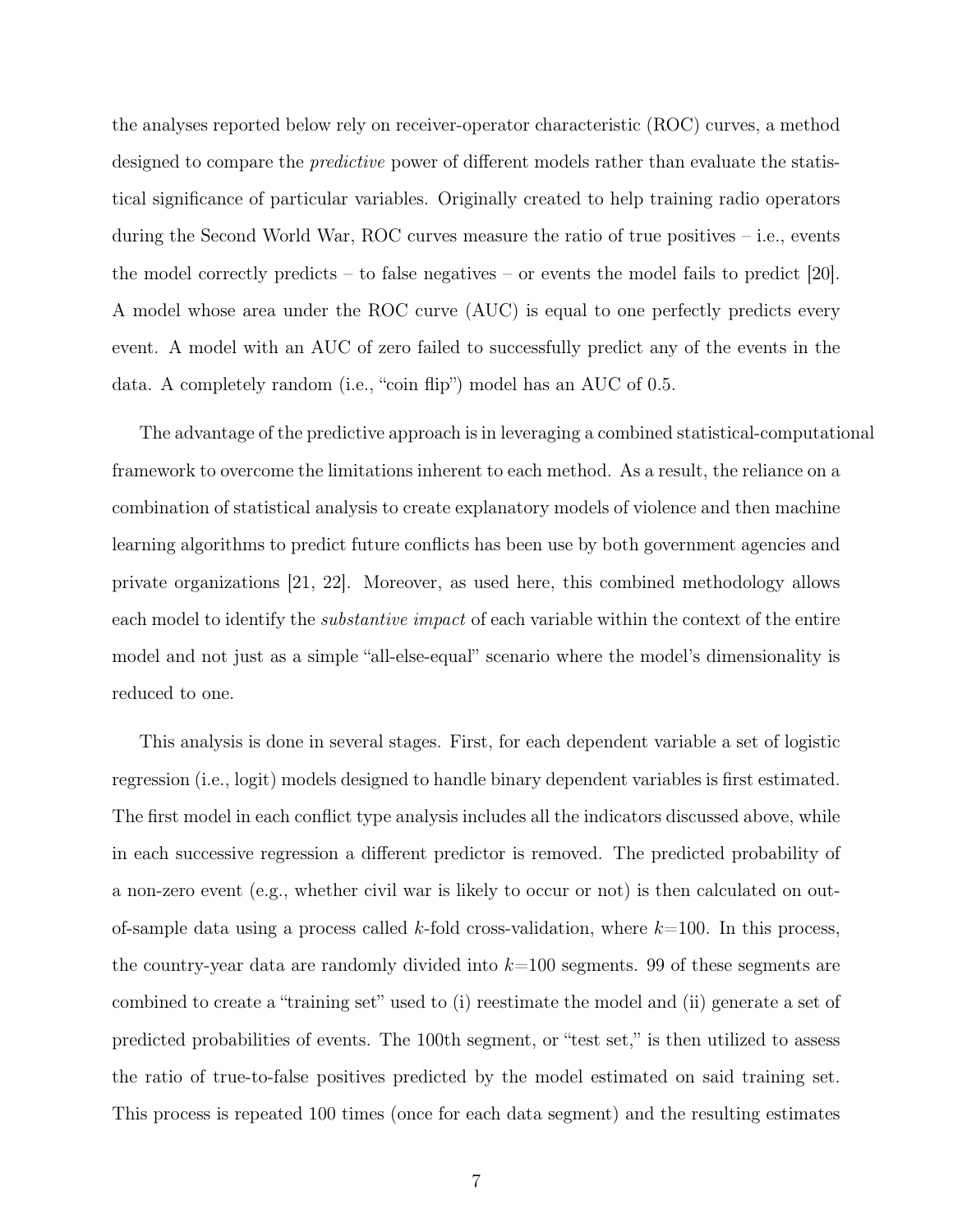are combined to calculate the size ROC curve for the model, i.e., its predictive power.

To identify specific predictors that are likely to impact world-ship-like environments, specially, rather than pinpoint important determinants of conflict more broadly, each analysis is repeated twice. In the first stage the sample analyzed includes *all countries*  $-$  large and small, more or less densely populated – over the 1961–2011 period. In the second stage the same models and approach are used, only this time the sample analyzed is limited to high population density countries, i.e., countries that were above the 75th percentile in terms of their average population densities for the 1961–2011 period. To estimate population density, a country's average population over the 1961–2011 period is divided by that country's area. A list of the states in the high density sample are reported in Table A3, and the results of these two stages are reported below. After reporting the results from each analysis stage separately, results from the first two stages are compared to identify factors that gain predictive strength as one moves from the full to the high-population-density sample.

The underlying assumption is that predictors whose substantive predictive impact increases in the high population density sample will become increasingly more important (linearly) as population density goes up, with world ships being an extreme case of a high population density society.

| United States       | Haiti           | Dominican Republic | Jamaica        |
|---------------------|-----------------|--------------------|----------------|
| Trinidad and Tobago | <b>Barbados</b> | El Salvador        | United Kingdom |
| Netherlands         | Belgium         | Luxembourg         | Switzerland    |
| Portugal            | Poland          | Hungary            | Czech Republic |
| Slovakia            | Italy           | Malta.             | Yugoslavia     |
| Moldova             | Armenia         | Denmark            | Burundi        |
| Rwanda              | Comoros         | Mauritius          | Lebanon        |
| Israel              | Bahrain         | China              | North Korea    |
| South Korea         | Japan           | India              | Pakistan       |
| Bangladesh          | Sri Lanka       | Maldives           | Nepal          |
| Viet Nam            | Singapore       | Philippines        |                |
|                     |                 |                    |                |

Table A3: Countries in the High Population Density Sample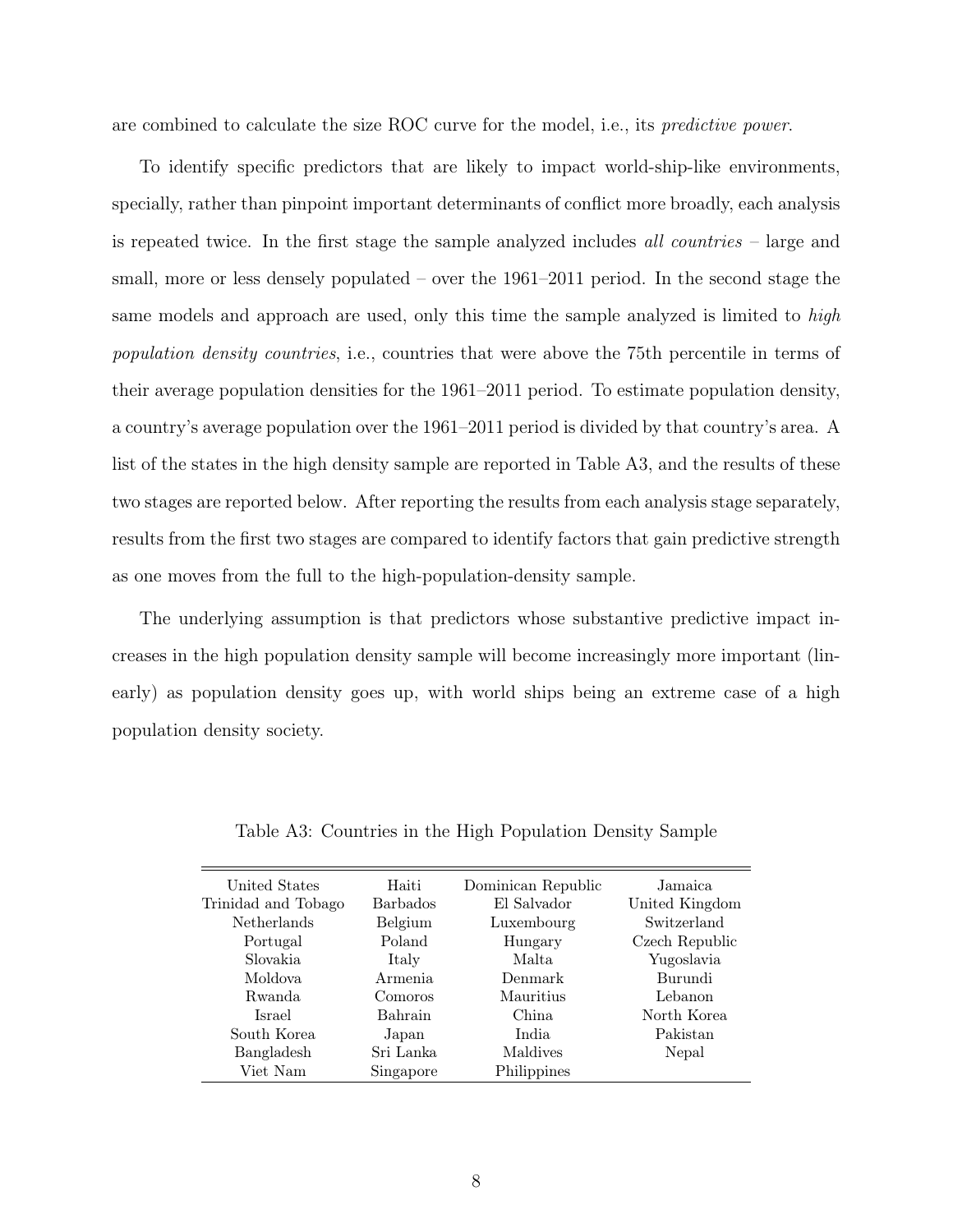# The Effect of Predictive indicators

#### Full sample

Table A4 reports the results of a series of k-fold cross-validations estimated on the entire sample for the 1961–2011 period. Each of the four columns corresponds to one of the four dependent variables discussed above – nonviolent civil disobedience<sub>t</sub>, coups d'état<sub>t</sub>, mass  $killing_t$  and civil war<sub>t</sub>. Each row reports the difference (in percent) in the AUC of each ROC curve when the particular indicator in question is removed from the model. Additionally, the  $Z$  values of each variable in the fully specific model  $-$  i.e., a model that includes all explanatory variables – are reported in parentheses (in absolute value) to illustrate each indicator's level of statistical significance.

The first column in Table A4 shows the effect of the different predictors on the probability of nonviolent civil disobedience cases. The strongest indicator in terms of predictive strength is political openness or lack thereof (captured by the ordinal  $Polityz_t$  variable). This variables improves the fully-specified model's predictive strength by  $\sim 3.11\%$ , followed by *population<sub>t</sub>*, with a predictive improvement of  $\sim$ 2.7%, and wheat (kg pc)<sub>t</sub>, with a predictive improvement of ~1.5%. Note that the |Z| score of wheat (kg pc)<sub>t</sub> is lower than that of *country area* despite the fact that the former provides a noticeably better predictive improvement. The strongest predictors of coups d'état<sub>t</sub> are its one-year lag (∼2.5%), civil war<sub>t</sub> (1.7%) and GDP pc<sub>t</sub>  $(\sim 0.8\%).$ 

For coups  $d'etat_t$ , the strongest predictor is the occurrence of a coup the previous year  $(\sim 2.5\%)$ , followed by an ongoing civil war  $(\sim 1.7\%)$  and  $GDP$  pc<sub>t</sub>  $(\sim 1\%)$ . For mass killing<sub>t</sub>, the strongest predictive indicator is *civil war*  $(\sim 8\%)$ , which follows theoretical expectations. Interestingly, the variables *military exp.<sub>t</sub>*, *iron/steel<sub>t</sub>*, *maize* (*kg pc*)<sub>t</sub> and the lag of the dependent variable all reduce the mass killing model's predictive strength. Finally, it appears the none of the indicators is a particularly strong predictor of *civil war<sub>t</sub>* in the full sample excluding perhaps ethnic fractionalization, which improves the model's predictive fit by  $\sim$ 1.4%. For illustration purposes, each indicator's improvement in the fully specified model's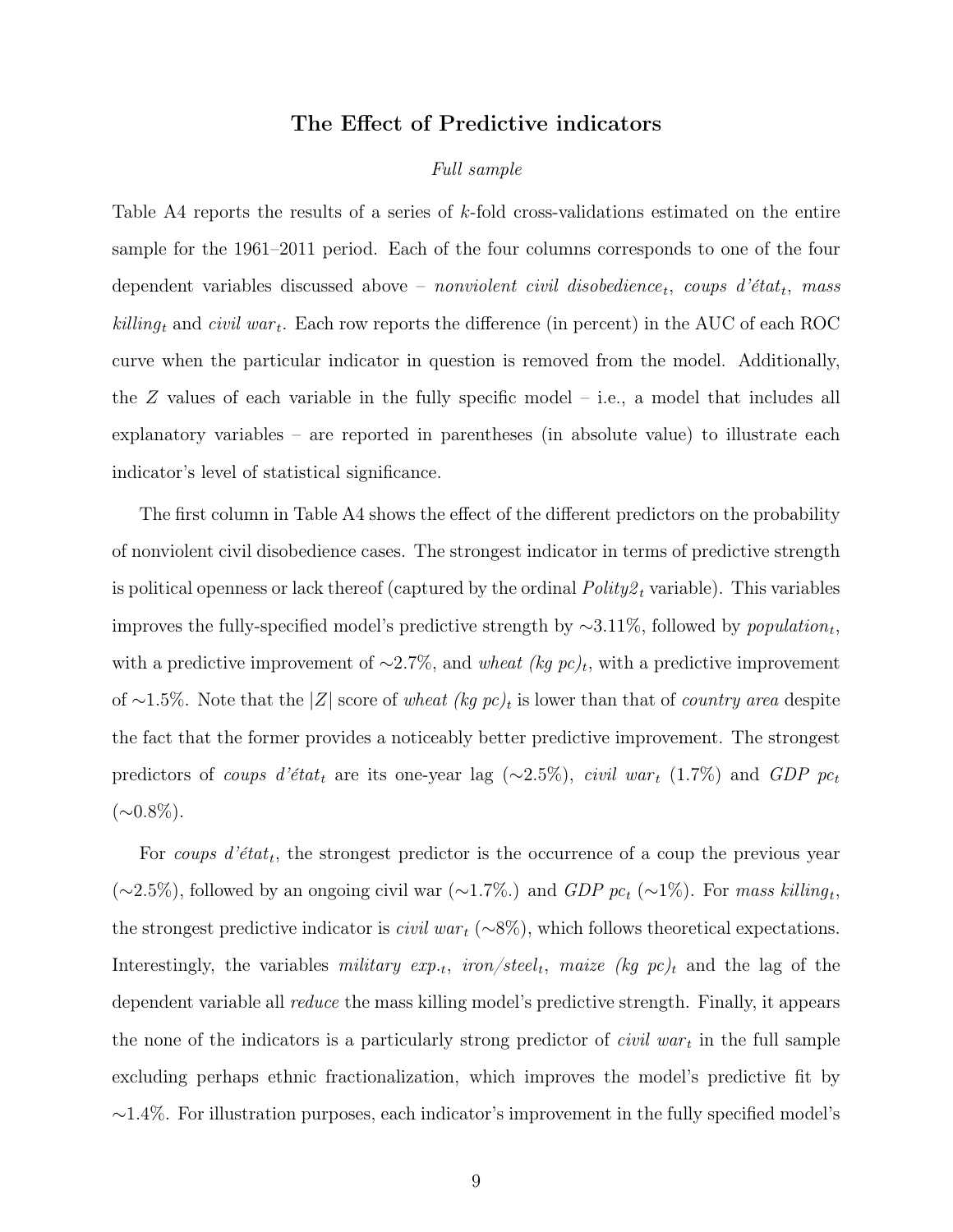predictive strength (in percents) across the four dependent variables is plotted against their statistical standard difference from the mean (i.e., their Z score, reported in absolute values) in Fig. A1.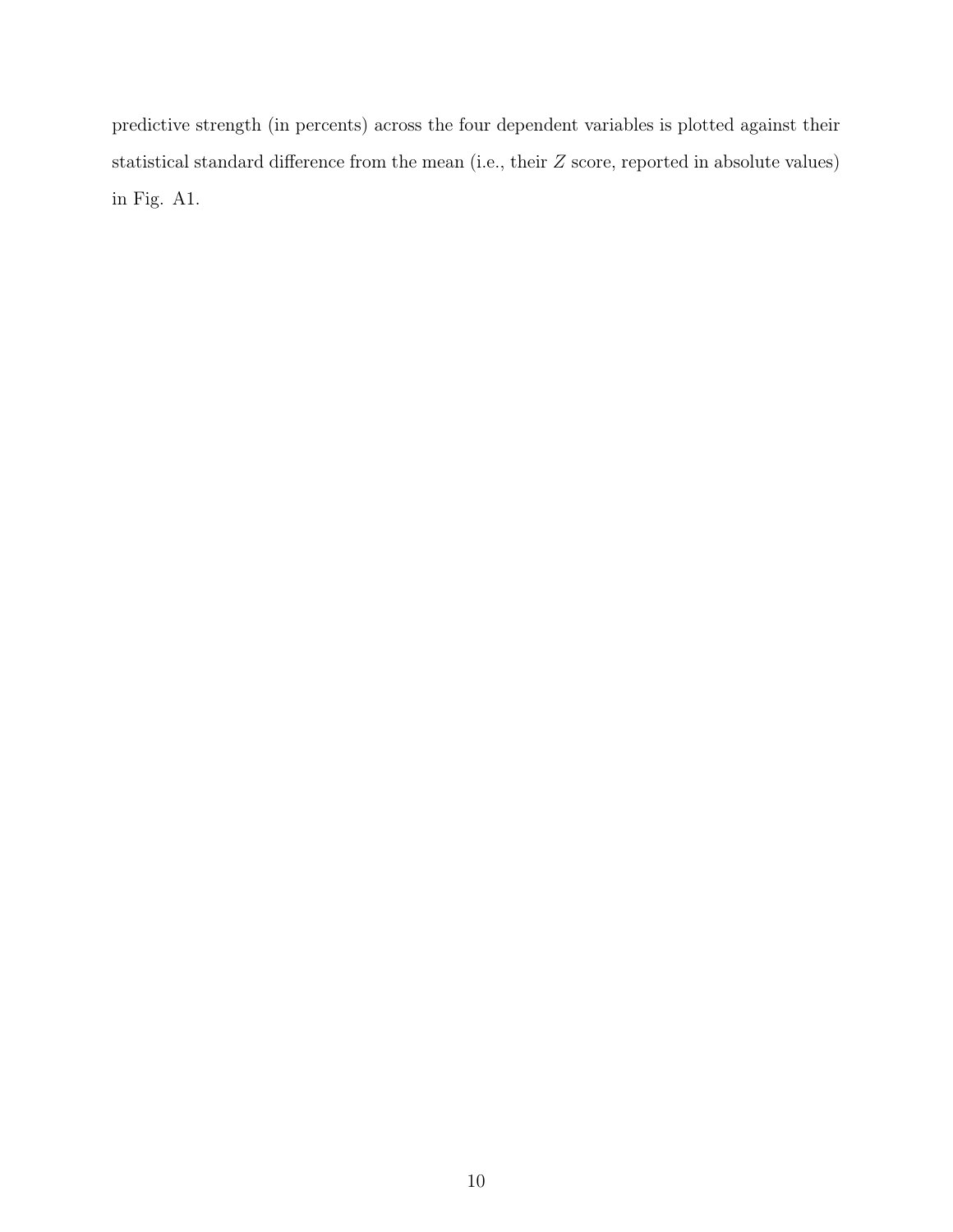

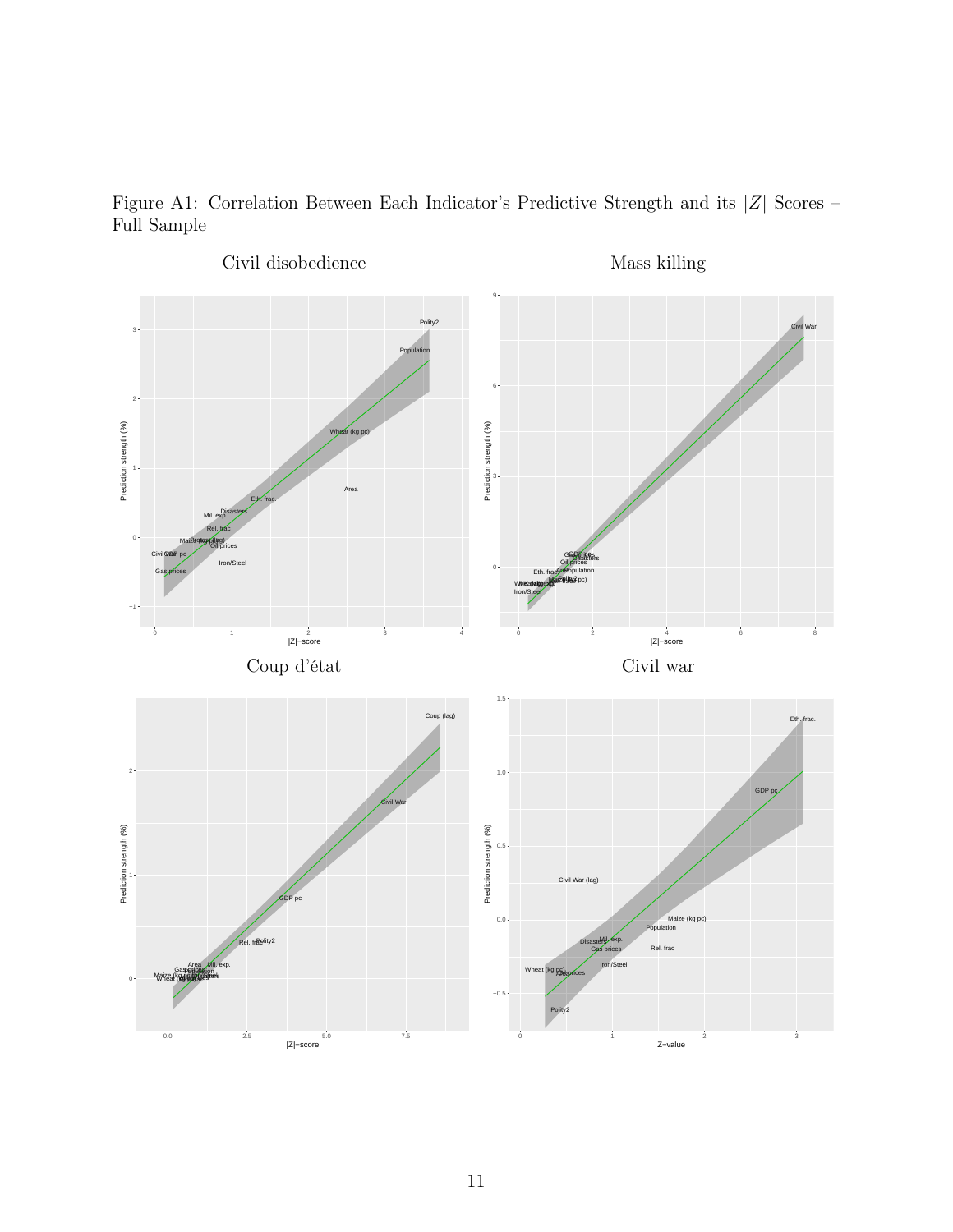|                                  | Nonviolent civil        | Coups $d$ 'état <sub>t</sub> | Mass killing $_t$ | $Civil \ war_t$   |
|----------------------------------|-------------------------|------------------------------|-------------------|-------------------|
|                                  | $\emph{disobedience}_t$ |                              |                   |                   |
| $DV_{t-1}$                       | $-0.040\%$              | 2.531%                       | $-0.547%$         | $0.268\%$         |
|                                  | (0.684)                 | (8.583)                      | (0.330)           | (0.634)           |
| $Civil war_t$                    | $-0.237%$               | 1.700%                       | 7.953%            |                   |
|                                  | (0.118)                 | (7.117)                      | (7.699)           |                   |
|                                  |                         |                              |                   |                   |
| $Polity2_t$                      | 3.111%                  | $0.360\%$                    | $-0.385%$         | $-0.611%$         |
|                                  | (3.577)                 | (3.084)                      | (1.329)           | (0.434)           |
|                                  |                         |                              |                   |                   |
| $Population_t$ <sup>1</sup>      | 2.705%                  | $0.067\%$                    | $-0.123%$         | $-0.055%$         |
|                                  | (3.390)                 | (0.992)                      | (1.636)           | (1.528)           |
| GDP~pc <sub>t</sub> <sup>1</sup> | $-0.238%$               | 0.773%                       | 0.441%            | 0.875%            |
|                                  | (0.262)                 | (3.863)                      | (1.655)           | (2.671)           |
|                                  |                         |                              |                   |                   |
| Country $area1$                  | 0.702%                  | 0.137%                       | $-0.116%$         | $-0.368\%$        |
|                                  | (2.556)                 | (0.846)                      | (1.195)           | (0.461)           |
| Military $exp.t$ <sup>1</sup>    | 0.319%                  | 0.132%                       | $-0.552%$         | $-0.132\%$        |
|                                  | (0.787)                 | (1.613)                      | (0.666)           | (0.985)           |
|                                  |                         |                              |                   |                   |
| $Iron/steel_t^1$                 | $-0.376\%$              | 0.034%                       | $-0.814\%$        | $-0.305%$         |
|                                  | (1.013)                 | (1.137)                      | (0.248)           | (1.014)           |
|                                  |                         |                              |                   |                   |
| $Oil\ prices_t$                  | $-0.122\%$              | $0.009\%$                    | $0.160\%$         | $-0.360\%$        |
|                                  | (0.897)                 | (0.879)                      | (1.489)           | (0.558)           |
| $Gas\ prices_t$                  | $-0.486\%$              | $0.090\%$                    | 0.413%            | $-0.197%$         |
|                                  | (0.204)                 | (0.692)                      | (1.644)           | (0.933)           |
|                                  |                         |                              |                   |                   |
| $Natural\;disssters_t$           | 0.377%                  | $0.020\%$                    | 0.280%            | $-0.150%$         |
|                                  | (1.029)                 | (1.219)                      | (1.817)           | (0.794)           |
| Eth. fractionalization           | 0.557%                  | $-0.009%$                    | $-0.163%$         | 1.357%            |
|                                  | (1.417)                 | (0.771)                      | (0.745)           | (3.068)           |
|                                  |                         |                              |                   |                   |
| Rel. fractionalization           | $0.125\%$               | 0.344%                       | $-0.483%$         | $-0.196$          |
|                                  | (0.829)                 | (2.619)                      | (1.139)           | (1.546)           |
|                                  |                         |                              | $-0.408\%$        |                   |
| <i>Maize</i> (kg $pc)_t^1$       | $-0.053\%$<br>(0.572)   | $0.030\%$<br>(0.174)         | (1.324)           | 0.007%<br>(1.812) |
|                                  |                         |                              |                   |                   |
| Wheat (kg $pc)_t^1$              | 1.523%                  | $-0.002\%$                   | $-0.549%$         | $-0.337%$         |
|                                  | (2.540)                 | (0.268)                      | (0.420)           | (0.269)           |
|                                  |                         |                              |                   |                   |

Table A4: Percent Change in Predictor Strength in Models of Social Conflict, 1961–2011 – Entire Sample

Note: The change in the fully specified model's predictive power when the variable is removed (in percents). Values in parentheses are  $|Z|$  scores of each variable in the fully specified model.

<sup>1</sup> In natural log form.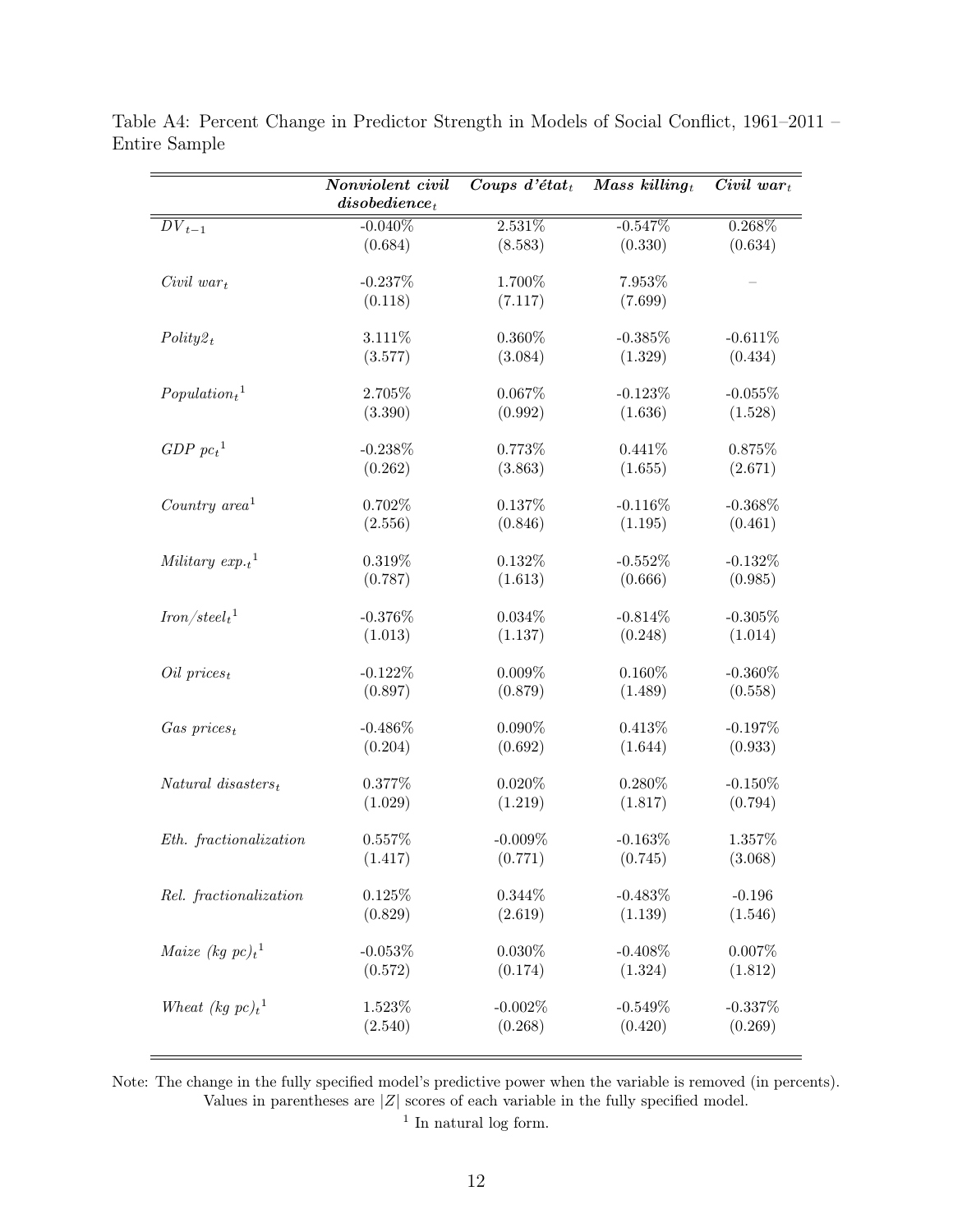#### High population density sample

While these results are useful in identifying some salient predictors of conflict, the sample used is overly generalized and – while providing a baseline for comparison – is not necessarily a good measure of how such violence might unfold on interstellar world ships. Thus, to (i) identify predictive indicators that are more valid in the high population density contexts likely to characterize interstellar world ships and (ii) gauge how the impact of each indicator changes as one move from global to high density contexts, Table A5 reports four additional sets of k-fold cross validation-analyses. Each of the columns in Table A5 again corresponds to one of the four types of conflict discussed previously and each model specification is identical to the models from Table A4. However, the sample analyzed in Table A5 consists solely of densely populated countries, i.e., countries that were above the 75th percentile threshold in terms of average population density for the 1961–2011 period (see Tab. A3).

Turning to the first column – *nonviolent civil disobedience<sub>t</sub>* – the only indicators that improve the fully specified model's predictive strength are political openness  $(Polity2<sub>t</sub>)$  and wheat availability per capita (*wheat (kg pc)<sub>t</sub>*). For *coups d'état<sub>t</sub>*, ongoing civil war leads the strongest predictive improvement ( $\sim$ 4%) while gas prices<sub>t</sub> and maize (kg pc)<sub>t</sub> yield predictive increases of ~1% and ~0.9%, respectively. For mass killing<sub>t</sub>, the variable *civil war*<sub>t</sub> provides the greatest predictive improvement (∼3%), followed by wheat (kg pc)<sub>t</sub> (∼2%), maize (kg pc)<sub>t</sub>  $(\sim 1.5\%)$ , GDP pc<sub>t</sub>  $(\sim 1.4\%)$  and Polity $\mathcal{Z}_t$  ( $\sim 0.5\%$ ). Finally, for *civil war<sub>t</sub>*, GDP pc<sub>t</sub> yields the strongest predictive improvement  $(\sim 7.3\%)$ , followed by the number of natural disasters  $(\sim 3.3\%)$ , the lag of the dependent variable  $(\sim 2.6\%)$ , ethnic fractionalization  $(\sim 2.5\%)$ , gas prices (∼1%) and military expenditure (∼0.6%). Again, for illustration purposes, each indicator' predictive strength is plotted against its statistical standard difference from the mean (i.e., their Z score, reported in absolute values) for each dependent variable in Fig. A2.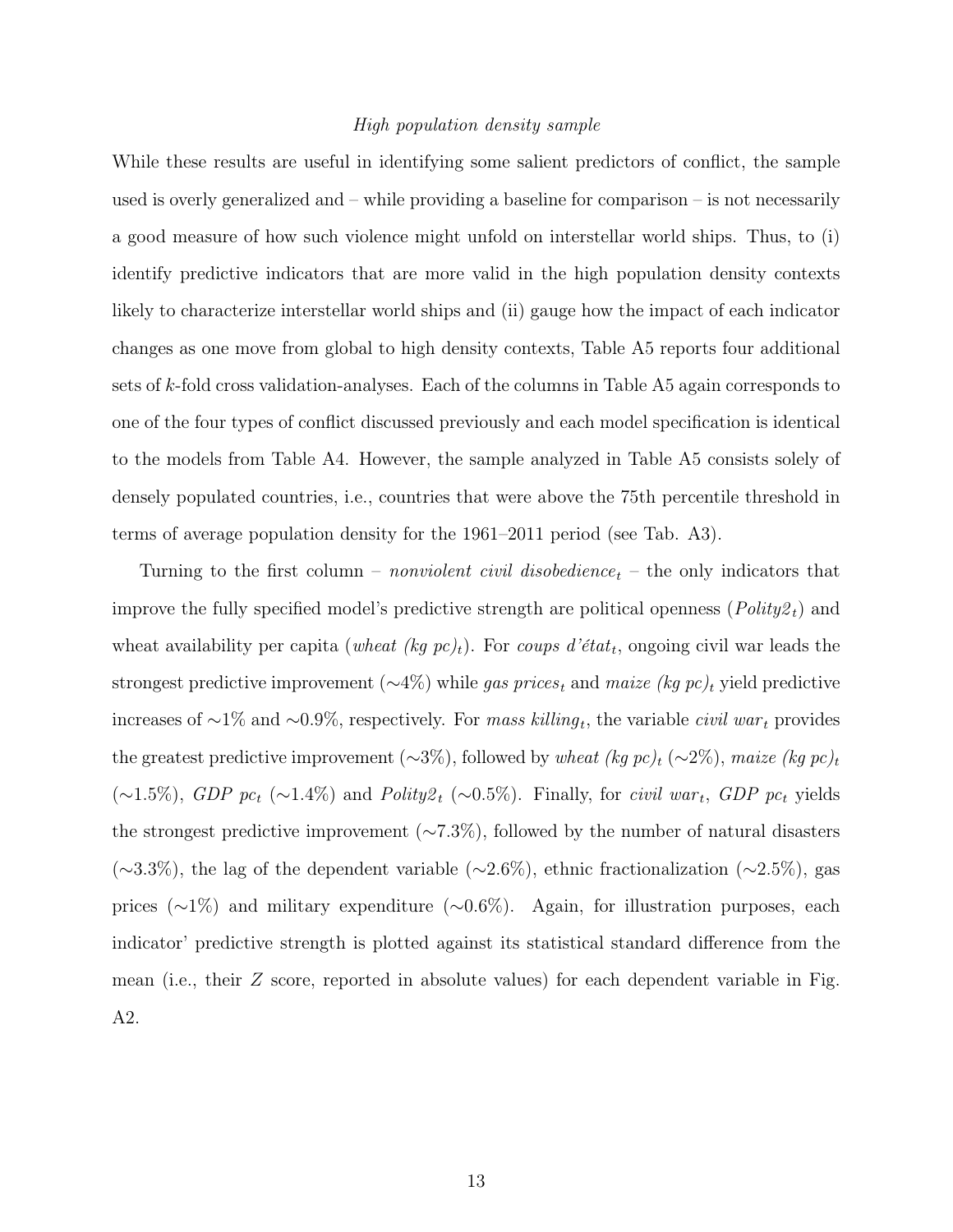Figure A2: Correlation Between Each Indicator's Predictive Strength and its |Z| Scores – High Density Sample

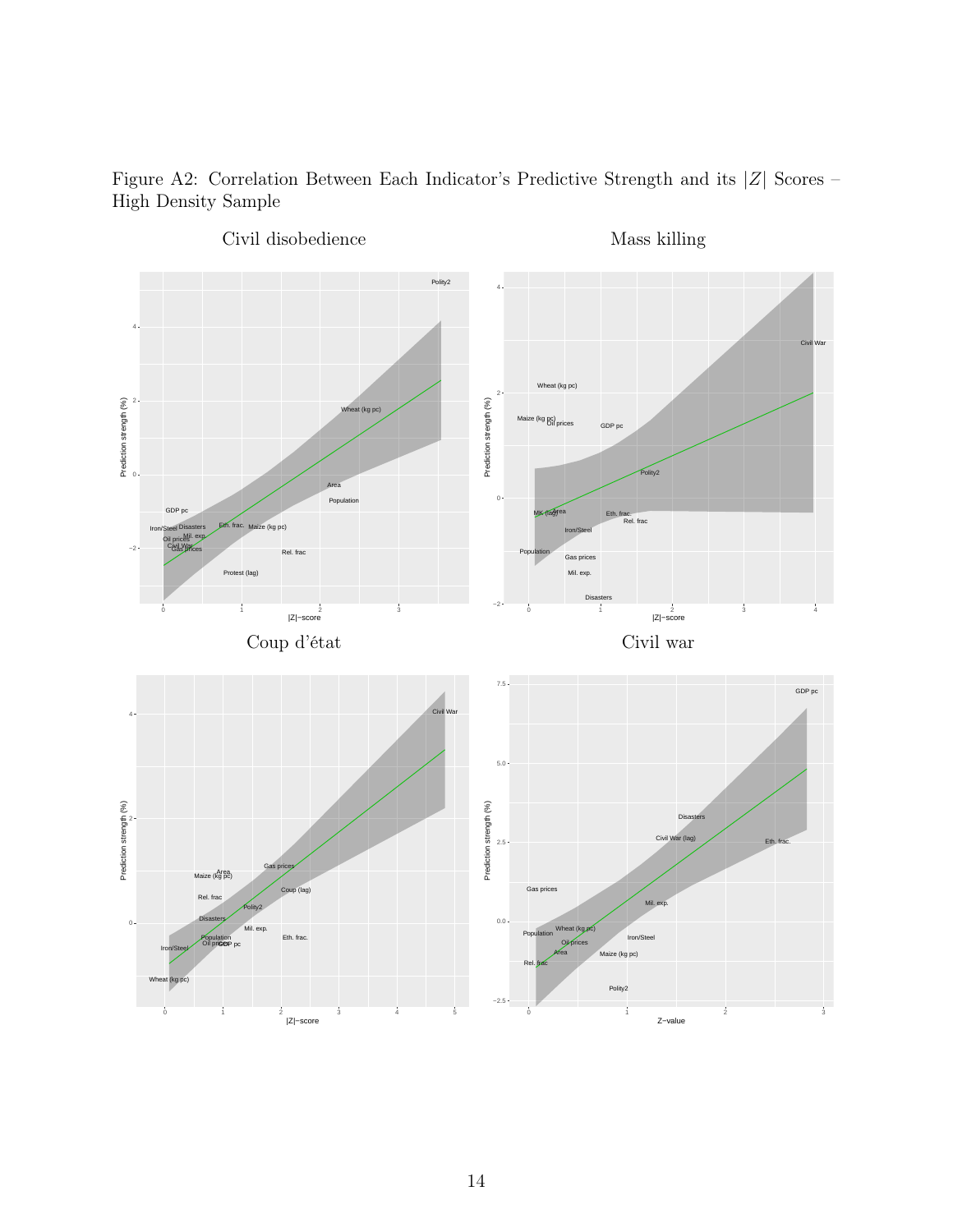|                                  | Nonviolent civil        | Coups $d$ 'état <sub>t</sub> | Mass killing $_t$ | $\overline{Civil}$ war <sub>t</sub> |
|----------------------------------|-------------------------|------------------------------|-------------------|-------------------------------------|
|                                  | $\emph{disobedience}_t$ |                              |                   |                                     |
| $DV_{t-1}$                       | $-2.666\%$              | $0.634\%$                    | $-0.277%$         | 2.622%                              |
|                                  | (0.990)                 | (2.260)                      | (0.235)           | (1.496)                             |
| $Civil war_t$                    | $-1.921%$               | 4.041%                       | 2.952%            |                                     |
|                                  | (0.215)                 | (4.829)                      | (3.967)           |                                     |
|                                  |                         |                              |                   |                                     |
| $Polity2_t$                      | 5.204%                  | $0.302\%$                    | 0.486%            | $-2.113%$                           |
|                                  | (3.539)                 | (1.516)                      | (1.692)           | (0.914)                             |
|                                  |                         |                              |                   |                                     |
| $Population_t$ <sup>1</sup>      | $-0.709%$               | $-0.273%$                    | $-1.013%$         | $-0.389%$                           |
|                                  | (2.303)                 | (0.882)                      | (0.081)           | (0.093)                             |
| GDP~pc <sub>t</sub> <sup>1</sup> | $-0.982%$               | $-0.400\%$                   | 1.381%            | 7.285%                              |
|                                  | (0.172)                 | (1.111)                      | (1.157)           | (2.828)                             |
|                                  |                         |                              |                   |                                     |
| Country $area1$                  | $-0.278%$               | 0.977%                       | $-0.249%$         | $-0.974%$                           |
|                                  | (2.175)                 | (1.006)                      | (0.422)           | (0.323)                             |
|                                  |                         |                              |                   |                                     |
| Military $exp.t$ <sup>1</sup>    | $-1.661%$               | $-0.106%$                    | $-1.412%$         | 0.569%                              |
|                                  | (0.403)                 | (1.568)                      | (0.709)           | (1.302)                             |
| $Iron/steel_t^1$                 | $-1.462\%$              | $-0.477%$                    | $-0.602%$         | $-0.508%$                           |
|                                  | (0.004)                 | (0.166)                      | (0.689)           | (1.143)                             |
|                                  |                         |                              |                   |                                     |
| $Oil\ prices_t$                  | $-1.745%$               | $-0.386\%$                   | 1.427%            | $-0.665%$                           |
|                                  | (0.166)                 | (0.877)                      | (0.437)           | (0.466)                             |
|                                  | $-2.010\%$              | 1.088%                       | $-1.113%$         | 1.020%                              |
| $Gas\ prices_t$                  | (0.300)                 | (1.970)                      | (0.718)           | (0.135)                             |
|                                  |                         |                              |                   |                                     |
| $Natural\;disssters_t$           | $-1.408\%$              | 0.089%                       | $-1.876\%$        | 3.310%                              |
|                                  | (0.370)                 | (0.817)                      | (0.972)           | (1.658)                             |
|                                  |                         |                              |                   |                                     |
| Eth. fractionalization           | $-1.375%$               | $-0.270%$                    | $-0.290\%$        | 2.534\%                             |
|                                  | (0.873)                 | (2.248)                      | (1.256)           | (2.534)                             |
| Rel. fractionalization           | $-2.115\%$              | $0.494\%$                    | $-0.439%$         | $-1.320\%$                          |
|                                  | (1.663)                 | (0.776)                      | (1.488)           | (0.071)                             |
|                                  |                         |                              |                   |                                     |
| <i>Maize</i> (kg $pc)_t^1$       | $-1.428%$               | 0.895%                       | $1.512\%$         | $-1.024\%$                          |
|                                  | (1.328)                 | (0.831)                      | (0.106)           | (0.917)                             |
|                                  |                         |                              |                   |                                     |
| Wheat (kg $pc)_t^1$              | 1.765%                  | $-1.083\%$                   | 2.138\%           | $-0.228%$                           |
|                                  | (2.521)                 | (0.070)                      | (0.396)           | (0.476)                             |
|                                  |                         |                              |                   |                                     |

Table A5: Percent Change in Predictor Strength in Models of Social Conflict, 1961–2011 – High Density Sample

Note: The change in the fully specified model's predictive power when the variable is removed (in percents). Values in parentheses are  $|Z|$  scores of each variable in the fully specified model.

<sup>1</sup> In natural log form.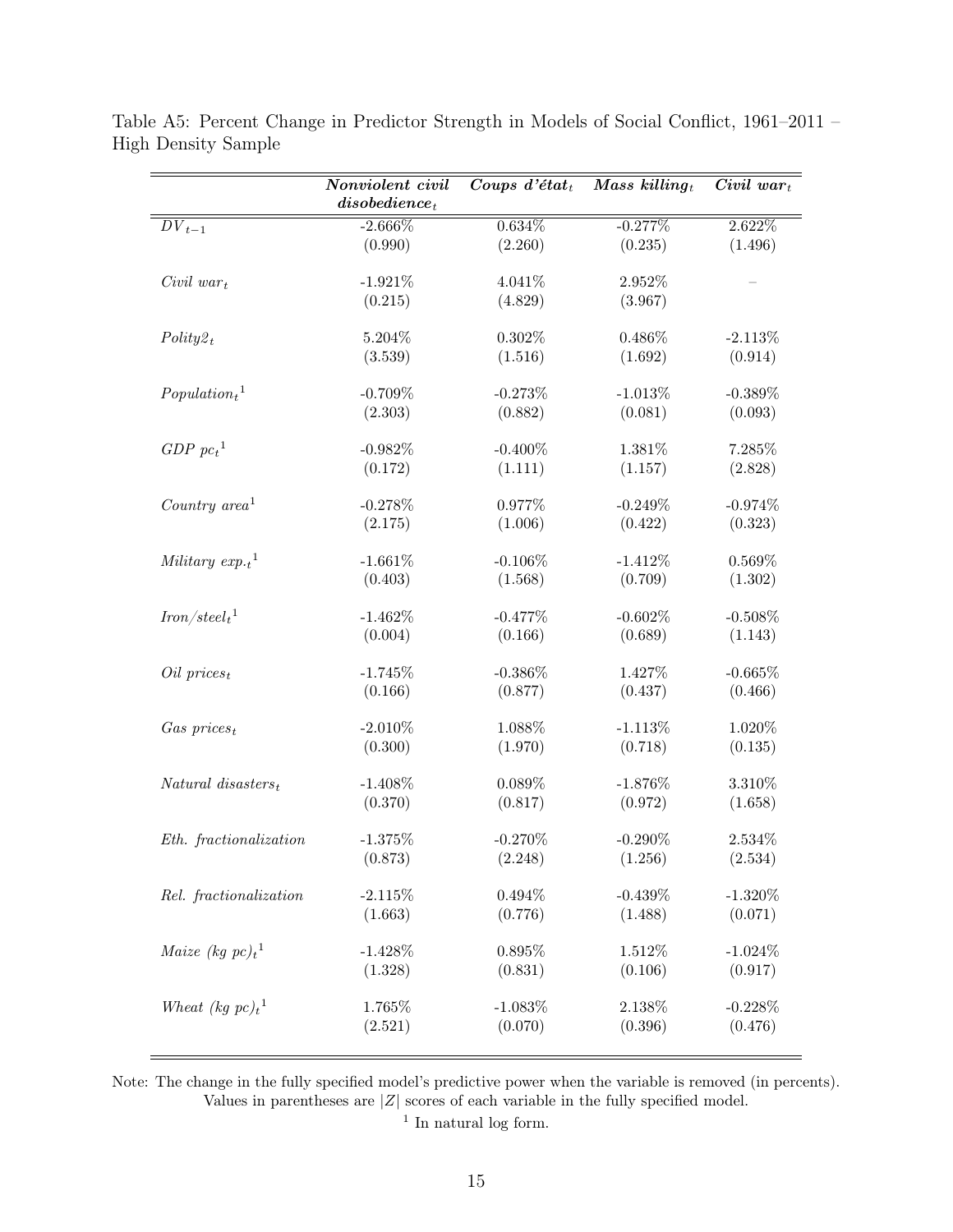## References

- [1] Erica Chenoweth and Orion A Lewis. Unpacking nonviolent campaigns: Introducing the navco 2.0 dataset. *Journal of Peace Research*,  $50(3):415-423$ , 2013.
- [2] Jonathan M Powell and Clayton L Thyne. Global instances of coups from 1950 to 2010: A new dataset. Journal of Peace Research, 48(2):249–259, 2011.
- [3] Jay Ulfelder and Benjamin Valentino. Assessing risks of state-sponsored mass killing. 2008.
- [4] Marie Allansson, Erik Melander, and Lotta Themnér. Organized violence, 1989–2016. Journal of Peace Research, 54(4):574–587, 2017.
- [5] Nils Petter Gleditsch, Peter Wallensteen, Mikael Eriksson, Margareta Sollenberg, and Håvard Strand. Armed conflict 1946-2001: A new dataset. Journal of Peace Research, 39(5):615–637, 2002.
- [6] Andreas M Hein, Mikhail Pak, Daniel Pütz, Christian Bühler, and Philipp Reiss. World ships—architectures & feasibility revisited. Journal of the British Interplanetary Society. 65(4):119, 2012.
- [7] Haavard Hegre and Nicholas Sambanis. Sensitivity analysis of empirical results on civil war onset. Journal of Conflict Resolution, 50:508535, 2006.
- [8] M. G. Marshall, T. R. Jaggers, and K. Gurr. Polity iv project: Political regime characteristics and transitions, 1800-2012. Technical Report, 2013.
- [9] Kristian Skrede Gleditsch. Expanded trade and gdp data. Journal of Conflict Resolution, 46(5):712–724, 2002.
- [10] James D. Fearon and David D. Laitin. Ethnicity, insurgency, and civil war. American Political Science Review, 97(1):75–90, 2003.
- [11] J. David Singer, Stuart Bremer, and John Stucky. Capability distribution, uncertainty, and major power war, 1820-1965. In Bruce Russett, editor, Peace, War, and Numbers. Sage, Beverly Hills, 1972.
- [12] Michael L Ross. What do we know about natural resources and civil war? Journal of peace research, 41(3):337–356, 2004.
- [13] M. Burke, E. Miguel, S. Satyanath, J. Dykema, and D. Lobell. Warming increases the risk of war in africa. PNAS, 106:20670–20674, 2009.
- [14] Debarati Guha-Sapir, Regina Below, and Philippe Hoyois. Em-dat: International disaster database. Catholic University of Louvain: Brussels, Belgium, 2015.
- [15] Mark F Bellemare. Rising food prices, food price volatility, and social unrest. American Journal of Agricultural Economy, 97:1–21, 2015.